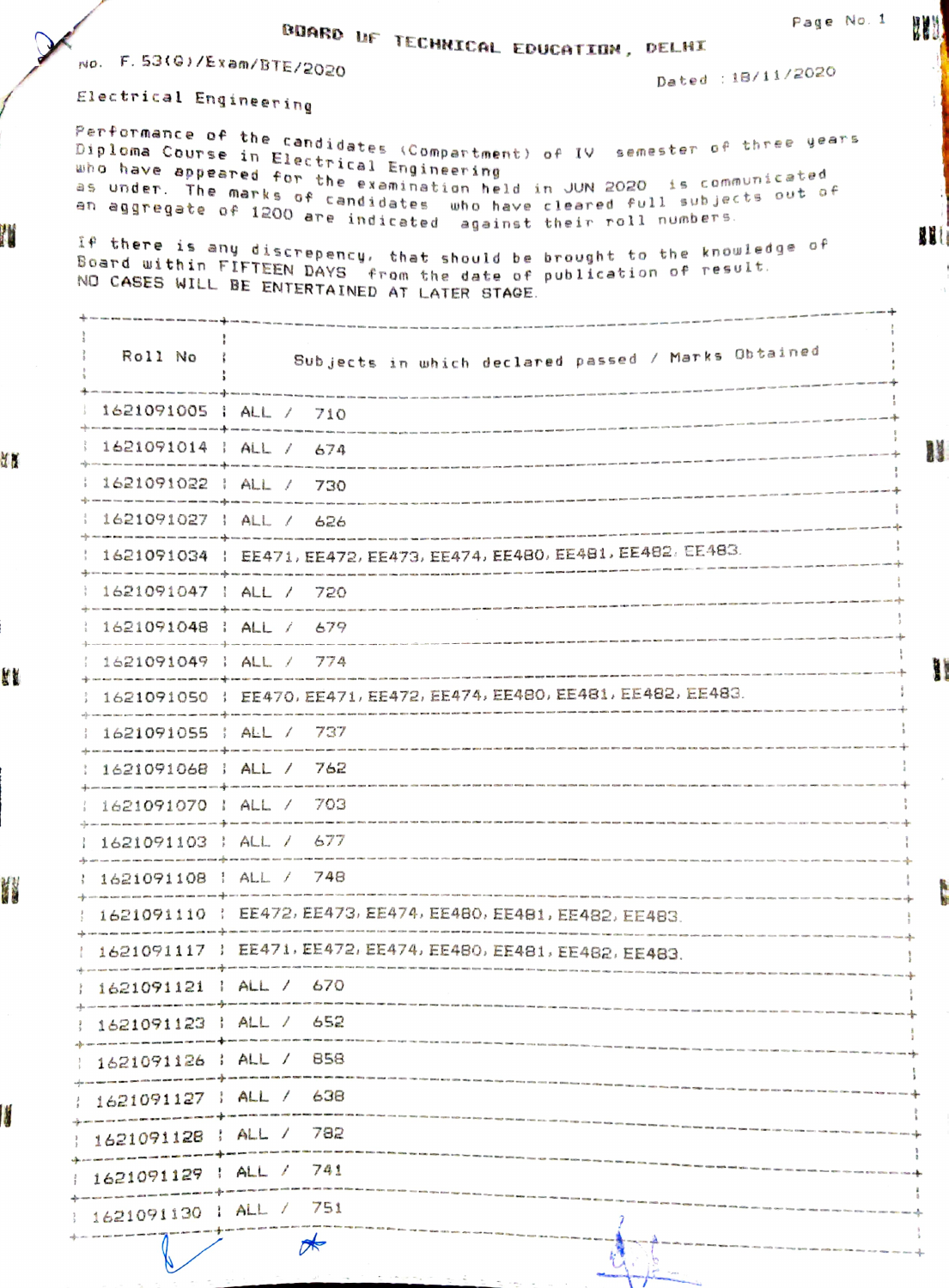力好 Methetked by Wether and the company of the company of the company of the company of the company of the company of the company of the company of the company of the company of the company of the company of the company of the  $\sim$ 100

Contd. Page 2

Page na.

|   |                          | Roll No : Subjects in which declared passed / Marks Obtained |  |
|---|--------------------------|--------------------------------------------------------------|--|
|   | : 1621091138 : ALL / 699 |                                                              |  |
|   | : 1621091152 : ALL / 698 |                                                              |  |
|   | Checked by               | Rechecked by                                                 |  |
| W |                          |                                                              |  |

W

ł

4

m

j

11